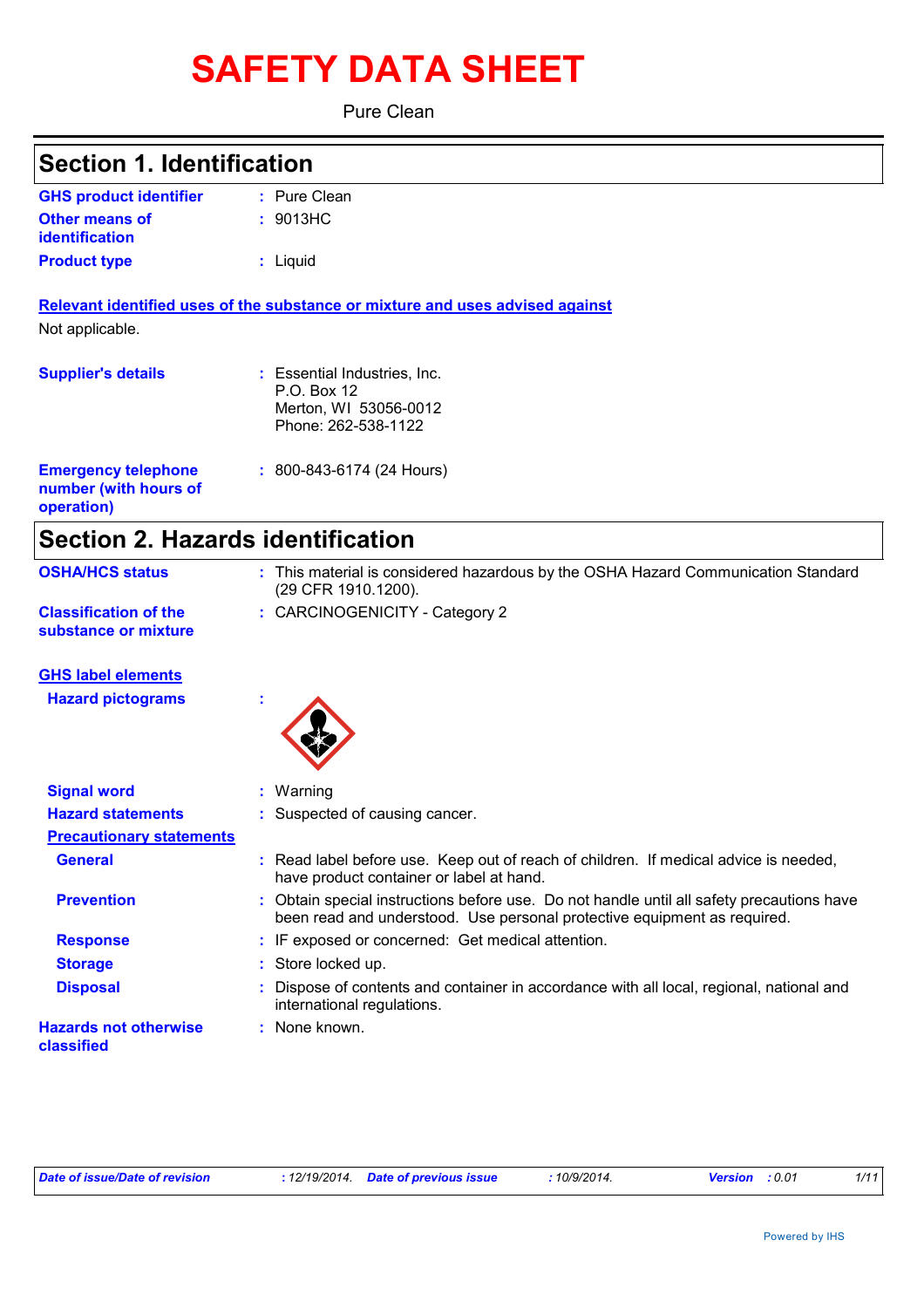## **Section 3. Composition/information on ingredients**

#### **Other means of identification Substance/mixture**

**:** Mixture

**:** Not available

#### **CAS number/other identifiers**

| <b>CAS number</b>   | : Not applicable |
|---------------------|------------------|
| <b>Product code</b> | : 9013HC         |

| <b>Ingredient name</b>                                | %        | <b>CAS number</b> |
|-------------------------------------------------------|----------|-------------------|
| Sulfuric acid, mono-C10-16-alkyl esters, sodium salts | 1 - 5    | 68585-47-7        |
| sodium chloride                                       | $1 - 5$  | 7647-14-5         |
| Coconut oil diethanolamide                            | $10 - 1$ | 68603-42-9        |

Any concentration shown as a range is to protect confidentiality or is due to batch variation.

**There are no additional ingredients present which, within the current knowledge of the supplier and in the concentrations applicable, are classified as hazardous to health or the environment and hence require reporting in this section.**

**Occupational exposure limits, if available, are listed in Section 8.**

### **Section 4. First aid measures**

#### **Description of necessary first aid measures**

| <b>Eye contact</b>  | : Immediately flush eyes with plenty of water, occasionally lifting the upper and lower<br>eyelids. Check for and remove any contact lenses. Continue to rinse for at least 10<br>minutes. Get medical attention.                                                                                                                                                                                                                                                                                                                                                                                                                                                                                                                                                         |
|---------------------|---------------------------------------------------------------------------------------------------------------------------------------------------------------------------------------------------------------------------------------------------------------------------------------------------------------------------------------------------------------------------------------------------------------------------------------------------------------------------------------------------------------------------------------------------------------------------------------------------------------------------------------------------------------------------------------------------------------------------------------------------------------------------|
| <b>Inhalation</b>   | : Remove victim to fresh air and keep at rest in a position comfortable for breathing. If<br>not breathing, if breathing is irregular or if respiratory arrest occurs, provide artificial<br>respiration or oxygen by trained personnel. It may be dangerous to the person providing<br>aid to give mouth-to-mouth resuscitation. Get medical attention. If unconscious, place<br>in recovery position and get medical attention immediately. Maintain an open airway.<br>Loosen tight clothing such as a collar, tie, belt or waistband.                                                                                                                                                                                                                                 |
| <b>Skin contact</b> | : Flush contaminated skin with plenty of water. Remove contaminated clothing and<br>shoes. Continue to rinse for at least 10 minutes. Get medical attention. Wash clothing<br>before reuse. Clean shoes thoroughly before reuse.                                                                                                                                                                                                                                                                                                                                                                                                                                                                                                                                          |
| <b>Ingestion</b>    | : Wash out mouth with water. Remove dentures if any. Remove victim to fresh air and<br>keep at rest in a position comfortable for breathing. If material has been swallowed and<br>the exposed person is conscious, give small quantities of water to drink. Stop if the<br>exposed person feels sick as vomiting may be dangerous. Do not induce vomiting<br>unless directed to do so by medical personnel. If vomiting occurs, the head should be<br>kept low so that vomit does not enter the lungs. Get medical attention. Never give<br>anything by mouth to an unconscious person. If unconscious, place in recovery position<br>and get medical attention immediately. Maintain an open airway. Loosen tight clothing<br>such as a collar, tie, belt or waistband. |

| <b>Potential acute health effects</b> |                                                               |                |        |      |
|---------------------------------------|---------------------------------------------------------------|----------------|--------|------|
| Eye contact                           | : No known significant effects or critical hazards.           |                |        |      |
| <b>Inhalation</b>                     | : No known significant effects or critical hazards.           |                |        |      |
| <b>Skin contact</b>                   | : No known significant effects or critical hazards.           |                |        |      |
| <b>Ingestion</b>                      | : No known significant effects or critical hazards.           |                |        |      |
| <b>Over-exposure signs/symptoms</b>   |                                                               |                |        |      |
| <b>Eye contact</b>                    | : No specific data.                                           |                |        |      |
| <b>Inhalation</b>                     | : No specific data.                                           |                |        |      |
| Date of issue/Date of revision        | <b>Date of previous issue</b><br>: 12/19/2014.<br>:10/9/2014. | <b>Version</b> | : 0.01 | 2/11 |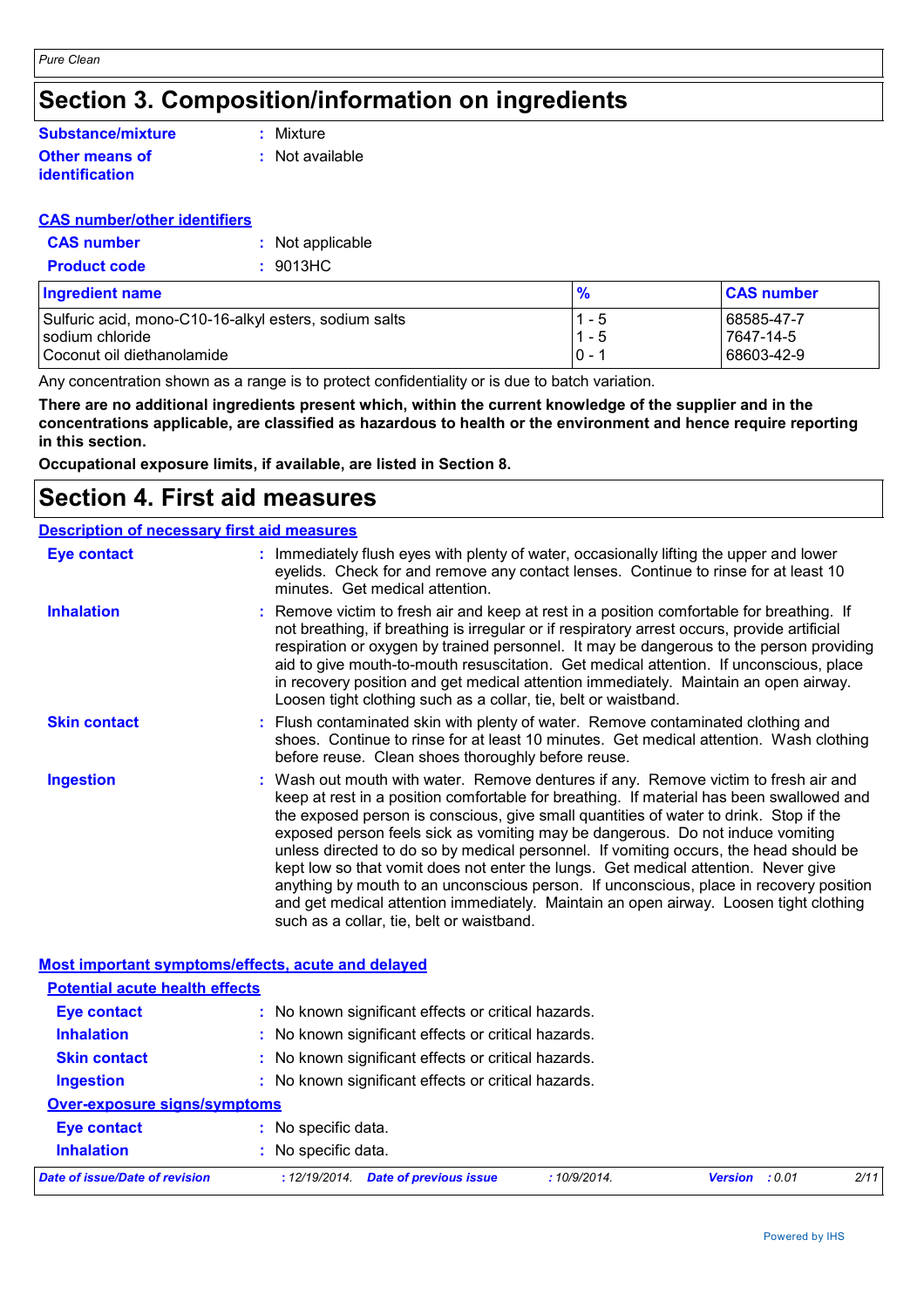### **Section 4. First aid measures**

| <b>Skin contact</b>               |    | No specific data.                                                                                                                                                           |
|-----------------------------------|----|-----------------------------------------------------------------------------------------------------------------------------------------------------------------------------|
| <b>Ingestion</b>                  |    | : No specific data.                                                                                                                                                         |
|                                   |    | Indication of immediate medical attention and special treatment needed, if necessary                                                                                        |
| <b>Notes to physician</b>         |    | : Treat symptomatically. Contact poison treatment specialist immediately if large<br>quantities have been ingested or inhaled.                                              |
| <b>Specific treatments</b>        |    | : No specific treatment.                                                                                                                                                    |
| <b>Protection of first-aiders</b> | ÷. | No action shall be taken involving any personal risk or without suitable training. It may<br>be dangerous to the person providing aid to give mouth-to-mouth resuscitation. |

#### **See toxicological information (Section 11)**

### **Section 5. Fire-fighting measures**

| <b>Extinguishing media</b>                               |                                                                                                                                                                                                     |
|----------------------------------------------------------|-----------------------------------------------------------------------------------------------------------------------------------------------------------------------------------------------------|
| <b>Suitable extinguishing</b><br>media                   | : Use an extinguishing agent suitable for the surrounding fire.                                                                                                                                     |
| <b>Unsuitable extinguishing</b><br>media                 | : None known.                                                                                                                                                                                       |
| <b>Specific hazards arising</b><br>from the chemical     | : In a fire or if heated, a pressure increase will occur and the container may burst.                                                                                                               |
| <b>Hazardous thermal</b><br>decomposition products       | Decomposition products may include the following materials:<br>halogenated compounds<br>metal oxide/oxides                                                                                          |
| <b>Special protective actions</b><br>for fire-fighters   | : Promptly isolate the scene by removing all persons from the vicinity of the incident if<br>there is a fire. No action shall be taken involving any personal risk or without suitable<br>training. |
| <b>Special protective</b><br>equipment for fire-fighters | Fire-fighters should wear appropriate protective equipment and self-contained breathing<br>apparatus (SCBA) with a full face-piece operated in positive pressure mode.                              |

### **Section 6. Accidental release measures**

|                                                              | <b>Personal precautions, protective equipment and emergency procedures</b>                                                                                                                                                                                                                                                                                                                                       |
|--------------------------------------------------------------|------------------------------------------------------------------------------------------------------------------------------------------------------------------------------------------------------------------------------------------------------------------------------------------------------------------------------------------------------------------------------------------------------------------|
| For non-emergency<br>personnel                               | : No action shall be taken involving any personal risk or without suitable training.<br>Evacuate surrounding areas. Keep unnecessary and unprotected personnel from<br>entering. Do not touch or walk through spilled material. Avoid breathing vapor or mist.<br>Provide adequate ventilation. Wear appropriate respirator when ventilation is<br>inadequate. Put on appropriate personal protective equipment. |
| <b>For emergency responders</b>                              | If specialised clothing is required to deal with the spillage, take note of any information<br>-11<br>in Section 8 on suitable and unsuitable materials. See also the information in "For non-<br>emergency personnel".                                                                                                                                                                                          |
| <b>Environmental precautions</b>                             | : Avoid dispersal of spilled material and runoff and contact with soil, waterways, drains<br>and sewers. Inform the relevant authorities if the product has caused environmental<br>pollution (sewers, waterways, soil or air).                                                                                                                                                                                  |
| <b>Methods and materials for containment and cleaning up</b> |                                                                                                                                                                                                                                                                                                                                                                                                                  |
| <b>Small spill</b>                                           | : Stop leak if without risk. Move containers from spill area. Dilute with water and mop up<br>if water-soluble. Alternatively, or if water-insoluble, absorb with an inert dry material and<br>place in an appropriate waste disposal container. Dispose of via a licensed waste<br>disposal contractor.                                                                                                         |
| Date of issue/Date of revision                               | : 12/19/2014 Date of previous issue<br>:10/9/2014.<br>3/11<br>Version : 0.01                                                                                                                                                                                                                                                                                                                                     |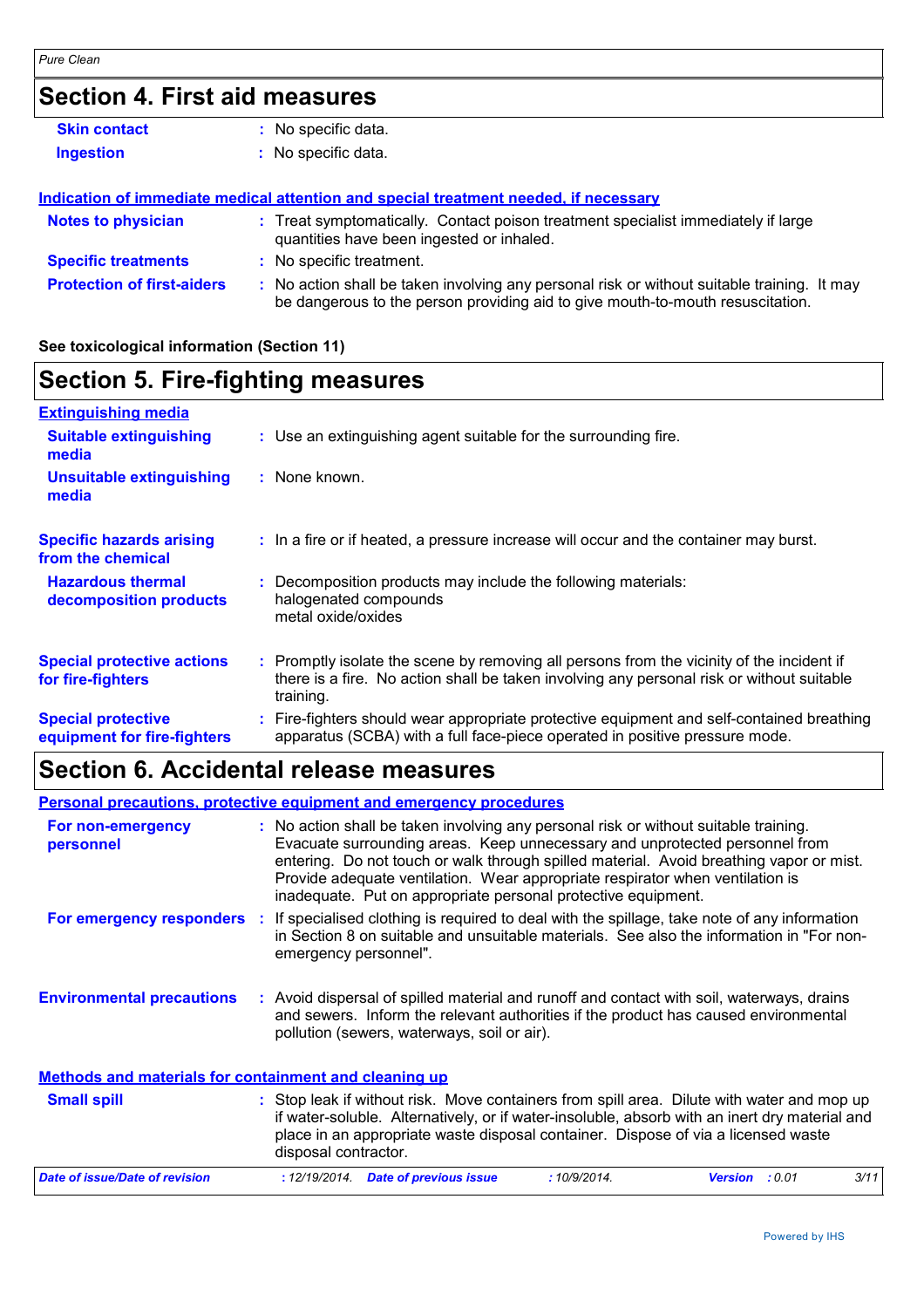### **Section 6. Accidental release measures**

| : Stop leak if without risk. Move containers from spill area. Approach release from<br>upwind. Prevent entry into sewers, water courses, basements or confined areas. Wash<br>spillages into an effluent treatment plant or proceed as follows. Contain and collect<br>spillage with non-combustible, absorbent material e.g. sand, earth, vermiculite or<br>diatomaceous earth and place in container for disposal according to local regulations<br>(see Section 13). Dispose of via a licensed waste disposal contractor. Contaminated<br>absorbent material may pose the same hazard as the spilled product. Note: see |
|----------------------------------------------------------------------------------------------------------------------------------------------------------------------------------------------------------------------------------------------------------------------------------------------------------------------------------------------------------------------------------------------------------------------------------------------------------------------------------------------------------------------------------------------------------------------------------------------------------------------------|
|                                                                                                                                                                                                                                                                                                                                                                                                                                                                                                                                                                                                                            |

## **Section 7. Handling and storage**

| <b>Precautions for safe handling</b>                                             |                                                                                                                                                                                                                                                                                                                                                                                                                                                                                                                                                                                                                                                                                |
|----------------------------------------------------------------------------------|--------------------------------------------------------------------------------------------------------------------------------------------------------------------------------------------------------------------------------------------------------------------------------------------------------------------------------------------------------------------------------------------------------------------------------------------------------------------------------------------------------------------------------------------------------------------------------------------------------------------------------------------------------------------------------|
| <b>Protective measures</b>                                                       | : Put on appropriate personal protective equipment (see Section 8). Avoid exposure -<br>obtain special instructions before use. Do not handle until all safety precautions have<br>been read and understood. Do not get in eyes or on skin or clothing. Do not ingest.<br>Avoid breathing vapor or mist. If during normal use the material presents a respiratory<br>hazard, use only with adequate ventilation or wear appropriate respirator. Keep in the<br>original container or an approved alternative made from a compatible material, kept<br>tightly closed when not in use. Empty containers retain product residue and can be<br>hazardous. Do not reuse container. |
| <b>Advice on general</b><br>occupational hygiene                                 | : Eating, drinking and smoking should be prohibited in areas where this material is<br>handled, stored and processed. Workers should wash hands and face before eating,<br>drinking and smoking. Remove contaminated clothing and protective equipment before<br>entering eating areas. See also Section 8 for additional information on hygiene<br>measures.                                                                                                                                                                                                                                                                                                                  |
| <b>Conditions for safe storage,</b><br>including any<br><b>incompatibilities</b> | Store in accordance with local regulations. Store in original container protected from<br>direct sunlight in a dry, cool and well-ventilated area, away from incompatible materials<br>and food and drink. Store locked up. Keep container tightly closed and sealed until<br>ready for use. Containers that have been opened must be carefully resealed and kept<br>upright to prevent leakage. Do not store in unlabeled containers. Use appropriate<br>containment to avoid environmental contamination.                                                                                                                                                                    |

### **Section 8. Exposure controls/personal protection**

| <b>Control parameters</b>                         |                                                                                                                                                                                                                                                                                                                                                                                                   |
|---------------------------------------------------|---------------------------------------------------------------------------------------------------------------------------------------------------------------------------------------------------------------------------------------------------------------------------------------------------------------------------------------------------------------------------------------------------|
| <b>Occupational exposure limits</b>               |                                                                                                                                                                                                                                                                                                                                                                                                   |
| None.                                             |                                                                                                                                                                                                                                                                                                                                                                                                   |
| <b>Appropriate engineering</b><br><b>controls</b> | : If user operations generate dust, fumes, gas, vapor or mist, use process enclosures,<br>local exhaust ventilation or other engineering controls to keep worker exposure to<br>airborne contaminants below any recommended or statutory limits.                                                                                                                                                  |
| <b>Environmental exposure</b><br>controls         | : Emissions from ventilation or work process equipment should be checked to ensure<br>they comply with the requirements of environmental protection legislation. In some<br>cases, fume scrubbers, filters or engineering modifications to the process equipment<br>will be necessary to reduce emissions to acceptable levels.                                                                   |
| <b>Individual protection measures</b>             |                                                                                                                                                                                                                                                                                                                                                                                                   |
| <b>Hygiene measures</b>                           | : Wash hands, forearms and face thoroughly after handling chemical products, before<br>eating, smoking and using the lavatory and at the end of the working period.<br>Appropriate techniques should be used to remove potentially contaminated clothing.<br>Wash contaminated clothing before reusing. Ensure that eyewash stations and safety<br>showers are close to the workstation location. |

| Date of issue/Date of revision | : 12/19/2014 Date of previous issue | 10/9/2014. | <b>Version</b> : 0.01 |  |
|--------------------------------|-------------------------------------|------------|-----------------------|--|
|--------------------------------|-------------------------------------|------------|-----------------------|--|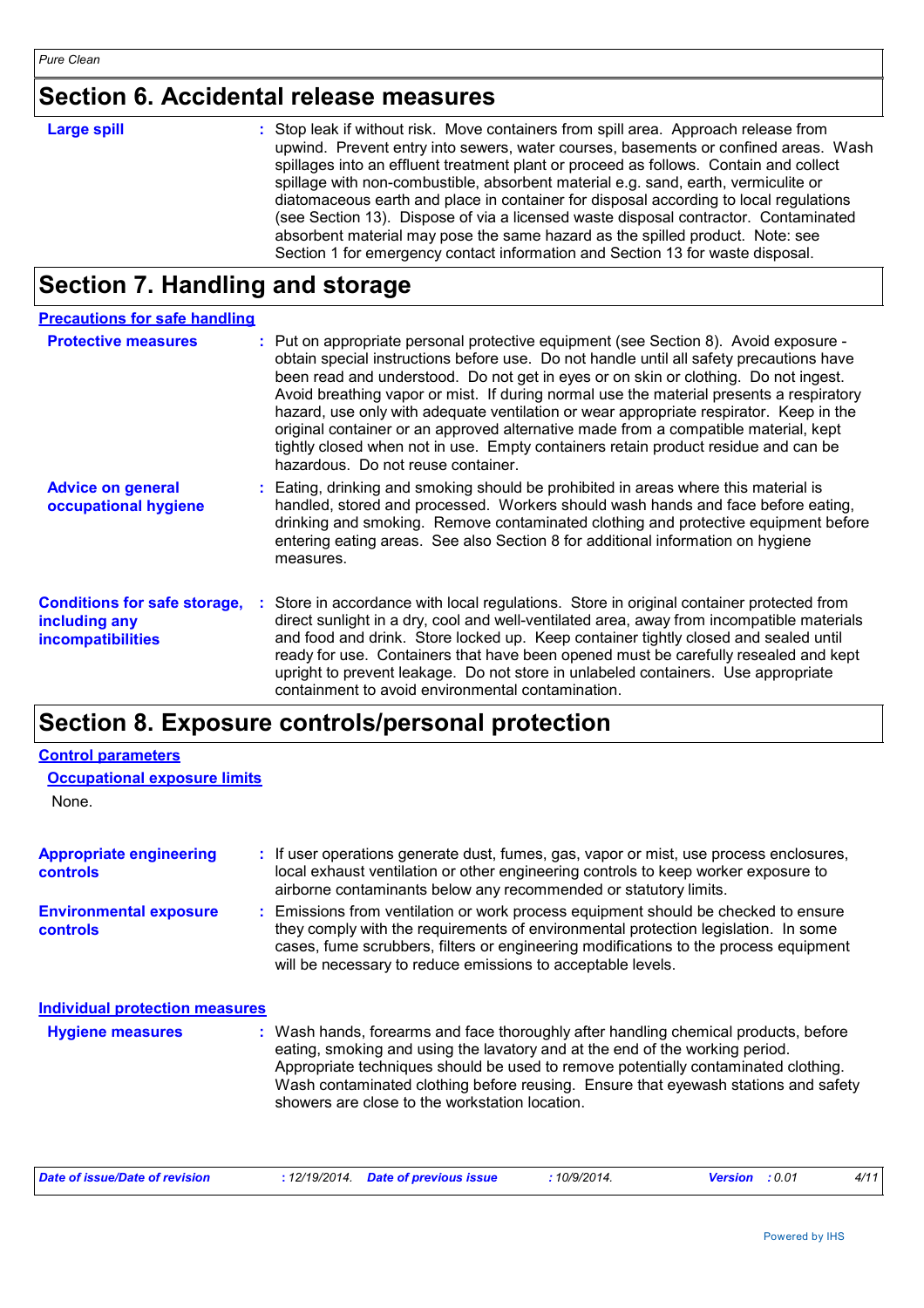### **Section 8. Exposure controls/personal protection**

| <b>Eye/face protection</b>    | : Safety eyewear complying with an approved standard should be used when a risk<br>assessment indicates this is necessary to avoid exposure to liquid splashes, mists,<br>gases or dusts. If contact is possible, the following protection should be worn, unless<br>the assessment indicates a higher degree of protection: safety glasses with side-<br>shields.                                                                                                                                                                                                                                                     |
|-------------------------------|------------------------------------------------------------------------------------------------------------------------------------------------------------------------------------------------------------------------------------------------------------------------------------------------------------------------------------------------------------------------------------------------------------------------------------------------------------------------------------------------------------------------------------------------------------------------------------------------------------------------|
| <b>Skin protection</b>        |                                                                                                                                                                                                                                                                                                                                                                                                                                                                                                                                                                                                                        |
| <b>Hand protection</b>        | : Chemical-resistant, impervious gloves complying with an approved standard should be<br>worn at all times when handling chemical products if a risk assessment indicates this is<br>necessary. Considering the parameters specified by the glove manufacturer, check<br>during use that the gloves are still retaining their protective properties. It should be<br>noted that the time to breakthrough for any glove material may be different for different<br>glove manufacturers. In the case of mixtures, consisting of several substances, the<br>protection time of the gloves cannot be accurately estimated. |
| <b>Body protection</b>        | : Personal protective equipment for the body should be selected based on the task being<br>performed and the risks involved and should be approved by a specialist before<br>handling this product.                                                                                                                                                                                                                                                                                                                                                                                                                    |
| <b>Other skin protection</b>  | : Appropriate footwear and any additional skin protection measures should be selected<br>based on the task being performed and the risks involved and should be approved by a<br>specialist before handling this product.                                                                                                                                                                                                                                                                                                                                                                                              |
| <b>Respiratory protection</b> | : Use a properly fitted, air-purifying or air-fed respirator complying with an approved<br>standard if a risk assessment indicates this is necessary. Respirator selection must be<br>based on known or anticipated exposure levels, the hazards of the product and the safe<br>working limits of the selected respirator.                                                                                                                                                                                                                                                                                             |

### **Section 9. Physical and chemical properties**

| <b>Appearance</b>                                      |   |                                           |
|--------------------------------------------------------|---|-------------------------------------------|
| <b>Physical state</b>                                  |   | : Liquid                                  |
| <b>Color</b>                                           |   | Milky White                               |
| <b>Odor</b>                                            | ÷ | Bouquet                                   |
| <b>Odor threshold</b>                                  |   | : Not available                           |
| pH                                                     |   | $: 7.5 \text{ to } 8.5$                   |
| <b>Melting point</b>                                   |   | : $0^{\circ}$ C (32 $^{\circ}$ F)         |
| <b>Boiling point</b>                                   |   | : $100^{\circ}$ C (212 $^{\circ}$ F)      |
| <b>Flash point</b>                                     |   | : Closed cup: >93.334°C (>200°F)          |
| <b>Evaporation rate</b>                                |   | : Not available                           |
| <b>Flammability (solid, gas)</b>                       |   | : Not available                           |
| <b>Lower and upper explosive</b><br>(flammable) limits |   | : Not available                           |
| <b>Vapor pressure</b>                                  |   | $:$ <4 kPa (<30 mm Hg) [room temperature] |
| <b>Vapor density</b>                                   |   | : $<$ 1 [Air = 1]                         |
| <b>Specific gravity</b>                                |   | : $1.02$ g/cm <sup>3</sup>                |
| <b>Solubility</b>                                      |   | : Not available                           |
| <b>Partition coefficient: n-</b><br>octanol/water      |   | : Not available                           |
| <b>Auto-ignition temperature</b>                       |   | : Not available                           |
| <b>Viscosity</b>                                       |   | : Not available                           |
| <b>VOC content</b>                                     |   | $: 1\%$                                   |
|                                                        |   |                                           |

VOCs are calculated following the requirements under 40 CFR, Part 59, Subpart C for Consumer Products and Subpart D for Architectural Coatings.

| Date of issue/Date of revision | : 12/19/2014 Date of previous issue | 10/9/2014. | <b>Version</b> : 0.01 | 5/11 |
|--------------------------------|-------------------------------------|------------|-----------------------|------|
|--------------------------------|-------------------------------------|------------|-----------------------|------|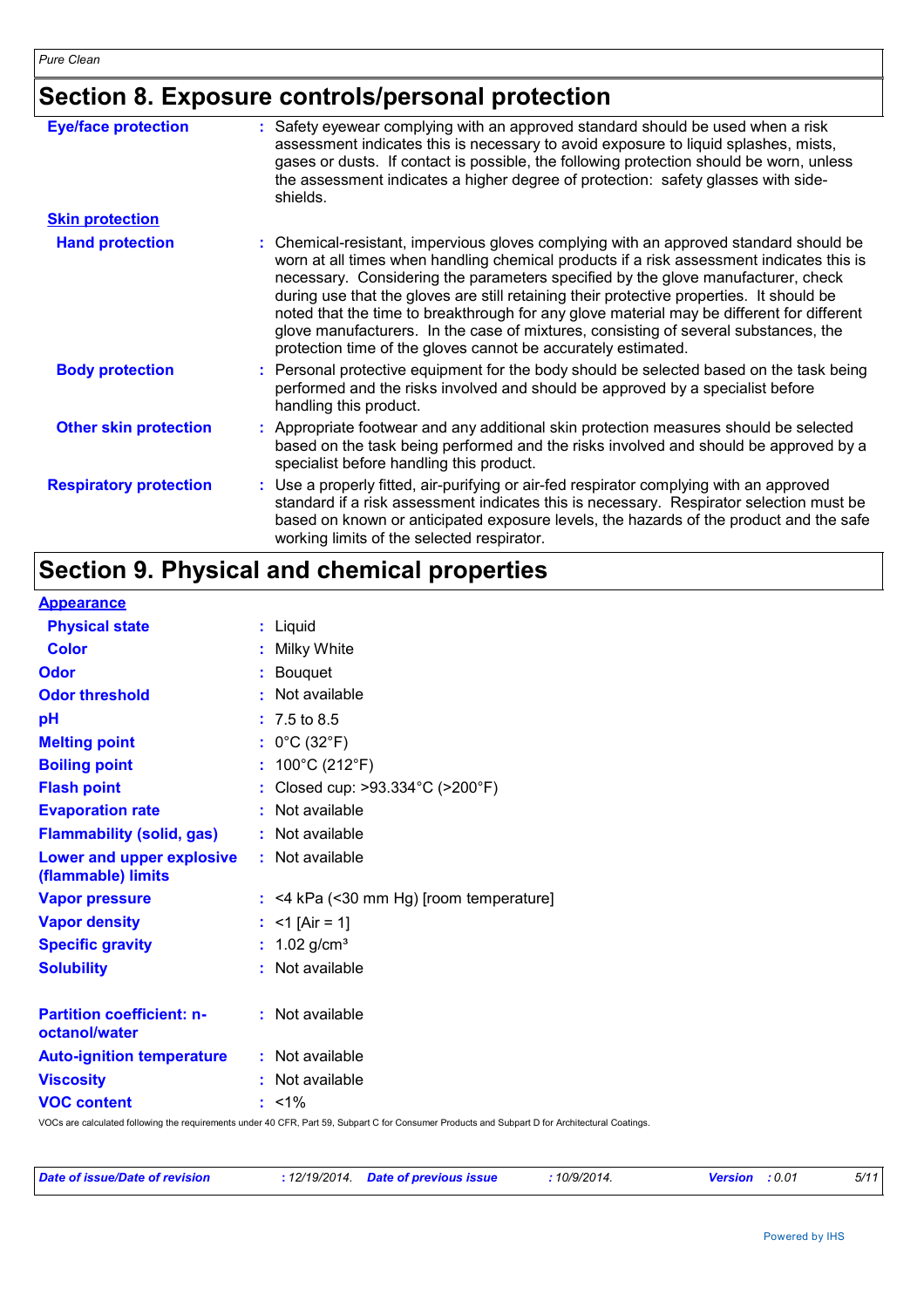### **Section 10. Stability and reactivity**

| <b>Hazardous decomposition</b><br>products   | : Under normal conditions of storage and use, hazardous decomposition products should<br>not be produced. |
|----------------------------------------------|-----------------------------------------------------------------------------------------------------------|
| <b>Incompatible materials</b>                | : No specific data.                                                                                       |
| <b>Conditions to avoid</b>                   | : No specific data.                                                                                       |
| <b>Possibility of hazardous</b><br>reactions | : Under normal conditions of storage and use, hazardous reactions will not occur.                         |
| <b>Chemical stability</b>                    | : The product is stable.                                                                                  |
| <b>Reactivity</b>                            | : No specific test data related to reactivity available for this product or its ingredients.              |

### **Section 11. Toxicological information**

#### **Information on toxicological effects**

#### **Acute toxicity**

| <b>Product/ingredient name</b>                               | <b>Result</b>                          | <b>Species</b>       | <b>Dose</b>                             | <b>Exposure</b> |
|--------------------------------------------------------------|----------------------------------------|----------------------|-----------------------------------------|-----------------|
| Sulfuric acid, mono-<br>C10-16-alkyl esters, sodium<br>salts | ILD50 Oral                             | Rat                  | 2000 mg/kg                              |                 |
| sodium chloride<br>Coconut oil diethanolamide                | LD50 Oral<br>ILD50 Dermal<br>LD50 Oral | Rat<br>Rabbit<br>Rat | 3000 mg/kg<br>12200 mg/kg<br>1600 mg/kg |                 |

#### **Irritation/Corrosion**

| <b>Product/ingredient name</b> | <b>Result</b>             | <b>Species</b> | <b>Score</b> | <b>Exposure</b>                   | <b>Observation</b> |
|--------------------------------|---------------------------|----------------|--------------|-----------------------------------|--------------------|
| sodium chloride                | Eyes - Moderate irritant  | Rabbit         |              | <b>24 hours 100</b><br>milligrams |                    |
|                                | Eyes - Moderate irritant  | Rabbit         |              | 10 milligrams                     |                    |
|                                | Skin - Mild irritant      | Rabbit         |              | 24 hours 500<br>milligrams        |                    |
| Coconut oil diethanolamide     | Eyes - Severe irritant    | Rabbit         |              | 100<br>microliters                |                    |
|                                | ISkin - Moderate irritant | Rabbit         |              | 300<br>microliters                |                    |

### **Sensitization**

Not available.

#### **Mutagenicity**

Not available.

#### **Carcinogenicity**

Not available.

#### **Classification**

| <b>Product/ingredient name</b> | <b>OSHA</b> | <b>IARC</b> | <b>NTP</b> |
|--------------------------------|-------------|-------------|------------|
| Coconut oil diethanolamide     |             | 2B          |            |

#### **Reproductive toxicity**

Not available.

| Date of issue/Date of revision | : 12/19/2014 Date of previous issue | 10/9/2014. | <b>Version</b> : 0.01 | 6/11 |
|--------------------------------|-------------------------------------|------------|-----------------------|------|
|                                |                                     |            |                       |      |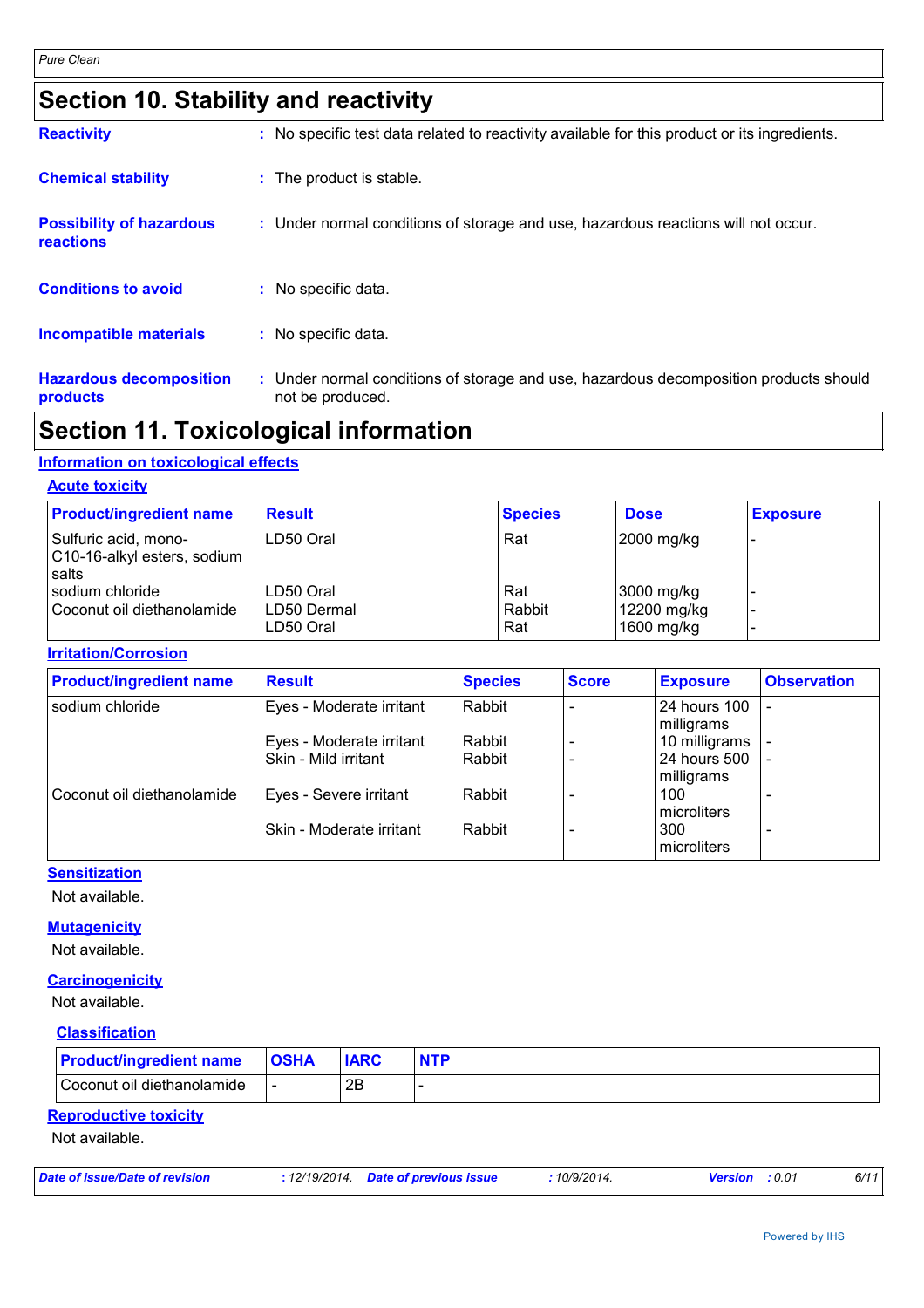### **Section 11. Toxicological information**

#### **Teratogenicity**

Not available.

#### **Specific target organ toxicity (single exposure)** Not available.

#### **Specific target organ toxicity (repeated exposure)**

Not available.

#### **Aspiration hazard**

Not available.

| <b>Information on the likely</b><br>routes of exposure | : Not available                                     |
|--------------------------------------------------------|-----------------------------------------------------|
| <b>Potential acute health effects</b>                  |                                                     |
| Eye contact                                            | : No known significant effects or critical hazards. |
| <b>Inhalation</b>                                      | : No known significant effects or critical hazards. |
| <b>Skin contact</b>                                    | : No known significant effects or critical hazards. |
| <b>Ingestion</b>                                       | : No known significant effects or critical hazards. |

#### **Symptoms related to the physical, chemical and toxicological characteristics**

| <b>Eye contact</b>  | : No specific data. |
|---------------------|---------------------|
| <b>Inhalation</b>   | : No specific data. |
| <b>Skin contact</b> | : No specific data. |
| <b>Ingestion</b>    | : No specific data. |

#### **Delayed and immediate effects and also chronic effects from short and long term exposure**

| <b>Short term exposure</b>                       |                                                                                             |
|--------------------------------------------------|---------------------------------------------------------------------------------------------|
| <b>Potential immediate</b><br><b>effects</b>     | : Not available                                                                             |
| <b>Potential delayed effects</b>                 | $:$ Not available                                                                           |
| Long term exposure                               |                                                                                             |
| <b>Potential immediate</b><br><b>effects</b>     | : Not available                                                                             |
| <b>Potential delayed effects : Not available</b> |                                                                                             |
| <b>Potential chronic health effects</b>          |                                                                                             |
| Not available.                                   |                                                                                             |
| <b>General</b>                                   | : No known significant effects or critical hazards.                                         |
| <b>Carcinogenicity</b>                           | : Suspected of causing cancer. Risk of cancer depends on duration and level of<br>exposure. |
| <b>Mutagenicity</b>                              | : No known significant effects or critical hazards.                                         |
| <b>Teratogenicity</b>                            | : No known significant effects or critical hazards.                                         |
| <b>Developmental effects</b>                     | : No known significant effects or critical hazards.                                         |
| <b>Fertility effects</b>                         | : No known significant effects or critical hazards.                                         |
|                                                  |                                                                                             |

### **Numerical measures of toxicity**

**Acute toxicity estimates**

|  | Date of issue/Date of revision |  |
|--|--------------------------------|--|
|--|--------------------------------|--|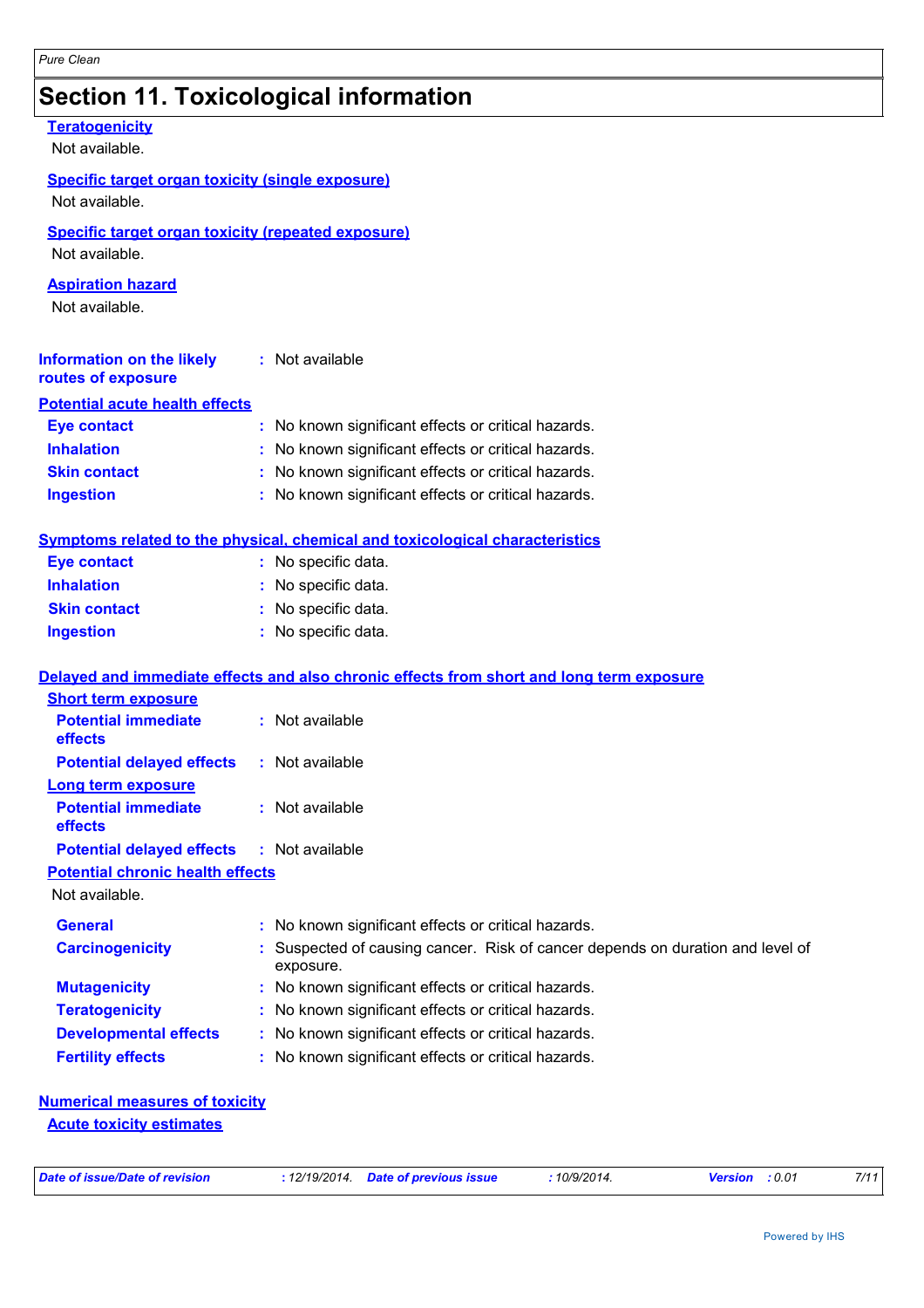| Pure Clean                                   |                  |
|----------------------------------------------|------------------|
| <b>Section 11. Toxicological information</b> |                  |
| <b>Route</b>                                 | <b>ATE value</b> |
| Oral                                         | 43393.5 mg/kg    |

### **Section 12. Ecological information**

| <b>Toxicity</b>                                              |                                     |                                               |                 |
|--------------------------------------------------------------|-------------------------------------|-----------------------------------------------|-----------------|
| <b>Product/ingredient name</b>                               | <b>Result</b>                       | <b>Species</b>                                | <b>Exposure</b> |
| Sulfuric acid, mono-<br>C10-16-alkyl esters, sodium<br>salts | Acute EC50 1.37 mg/l Fresh water    | Crustaceans - Ceriodaphnia<br>dubia - Neonate | 48 hours        |
| sodium chloride                                              | Acute EC50 2430000 µg/l Fresh water | Algae - Navicula seminulum                    | 96 hours        |
|                                                              | Acute EC50 28.85 mg/dm3 Fresh water | Algae - Pseudokirchneriella<br>subcapitata    | 72 hours        |
|                                                              | Acute EC50 519.6 mg/l Fresh water   | Crustaceans - Cypris subglobosa               | 48 hours        |
|                                                              | Acute EC50 402600 µg/l Fresh water  | Daphnia - Daphnia magna                       | 48 hours        |
|                                                              | Acute IC50 6.87 g/L Fresh water     | Aquatic plants - Lemna minor                  | 96 hours        |
|                                                              | Acute LC50 1000000 µg/l Fresh water | Fish - Morone saxatilis - Larvae              | 96 hours        |
|                                                              | Chronic NOEC 6 g/L Fresh water      | Aquatic plants - Lemna minor                  | 96 hours        |
|                                                              | Chronic NOEC 0.314 g/L Fresh water  | Daphnia - Daphnia pulex                       | 21 days         |
|                                                              | Chronic NOEC 100 mg/l Fresh water   | Fish - Gambusia holbrooki - Adult             | 8 weeks         |

#### **Persistence and degradability**

Not available.

**Bioaccumulative potential**

Not available.

| <b>Mobility in soil</b>     |                 |
|-----------------------------|-----------------|
| <b>Soil/water partition</b> | : Not available |
| <b>coefficient (Koc)</b>    |                 |

**Other adverse effects** : No known significant effects or critical hazards.

### **Section 13. Disposal considerations**

The generation of waste should be avoided or minimized wherever possible. Disposal of this product, solutions and any by-products should at all times comply with the requirements of environmental protection and waste disposal legislation and any regional local authority requirements. Dispose of surplus and non-recyclable products via a licensed waste disposal contractor. Waste should not be disposed of untreated to the sewer unless fully compliant with the requirements of all authorities with jurisdiction. Waste packaging should be recycled. Incineration or landfill should only be considered when recycling is not feasible. This material and its container must be disposed of in a safe way. Care should be taken when handling emptied containers that have not been cleaned or rinsed out. Empty containers or liners may retain some product residues. Avoid dispersal of spilled material and runoff and contact with soil, waterways, drains and sewers. **Disposal methods :**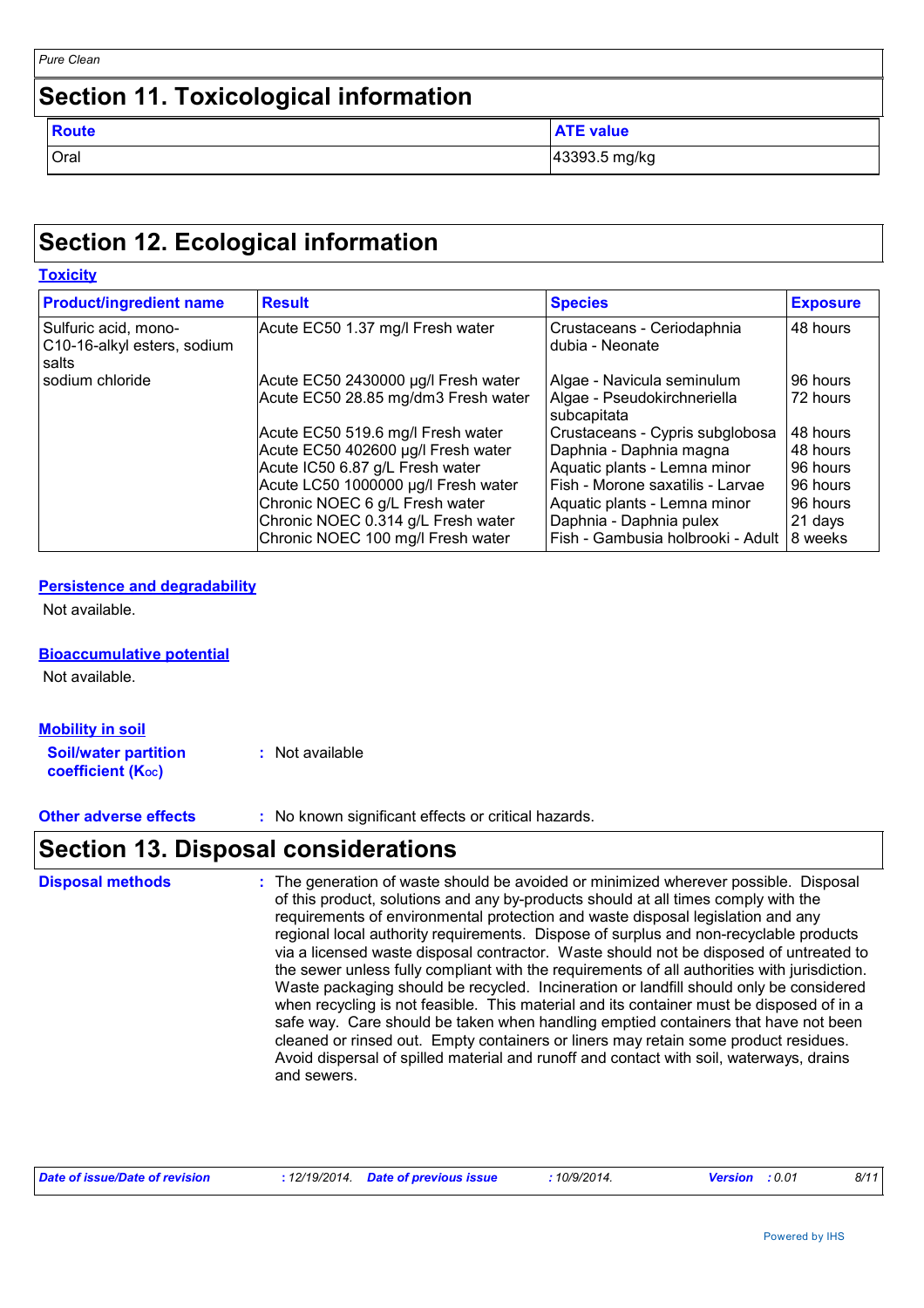### **Section 14. Transport information**

|                                      | <b>DOT Classification</b> | <b>IMDG</b>   | <b>IATA</b>              |
|--------------------------------------|---------------------------|---------------|--------------------------|
| <b>UN number</b>                     | Not regulated             | Not regulated | Not regulated            |
| <b>UN proper shipping</b><br>name    | $\overline{\phantom{a}}$  |               |                          |
| <b>Transport hazard</b><br>class(es) | $\overline{\phantom{0}}$  |               |                          |
| <b>Packing group</b>                 | $\overline{\phantom{a}}$  |               | $\overline{\phantom{a}}$ |
| <b>Environmental</b><br>hazards      | No.                       | No.           | No.                      |
| <b>Additional</b><br>information     |                           |               |                          |

**Special precautions for user : Transport within user's premises: always transport in closed containers that are** upright and secure. Ensure that persons transporting the product know what to do in the event of an accident or spillage.

**Transport in bulk according :** Not available. **to Annex II of MARPOL 73/78 and the IBC Code**

### **Section 15. Regulatory information**

**U.S. Federal regulations : United States inventory (TSCA 8b)**: All components are listed or exempted.

| <b>Clean Air Act Section 112</b> : Not listed<br>(b) Hazardous Air<br><b>Pollutants (HAPs)</b> |                                   |             |               |
|------------------------------------------------------------------------------------------------|-----------------------------------|-------------|---------------|
| <b>SARA 311/312</b>                                                                            |                                   |             |               |
| <b>Classification</b>                                                                          | : Delayed (chronic) health hazard |             |               |
| <b>Composition/information on ingredients</b>                                                  |                                   |             |               |
| <b>Name</b>                                                                                    | %                                 | <b>Fire</b> | <b>Sudden</b> |

| <b>Name</b>                                              | $\frac{9}{6}$    | <b>Fire</b>  | <b>Sudden</b><br>hazard release of<br><b>pressure</b> | <b>Reactive</b> | <b>Immediate</b><br>(acute)<br>health<br>hazard | <b>Delayed</b><br>(chronic)<br>health<br>hazard |
|----------------------------------------------------------|------------------|--------------|-------------------------------------------------------|-----------------|-------------------------------------------------|-------------------------------------------------|
| Sulfuric acid, mono-C10-16-alkyl<br>esters, sodium salts | $1 - 5$          | No.          | No.                                                   | No.             | Yes.                                            | No.                                             |
| sodium chloride<br>Coconut oil diethanolamide            | 1 - 5<br>$0 - 1$ | INo.<br>INo. | No.<br>No.                                            | No.<br>No.      | Yes.<br>Yes.                                    | No.<br>Yes.                                     |

#### **State regulations**

#### **California Prop. 65**

**WARNING:** This product contains a chemical known to the State of California to cause cancer.

| Date of issue/Date of revision | : 12/19/2014 Date of previous issue | 10/9/2014. | <b>Version</b> : 0.01 | 9/11 |
|--------------------------------|-------------------------------------|------------|-----------------------|------|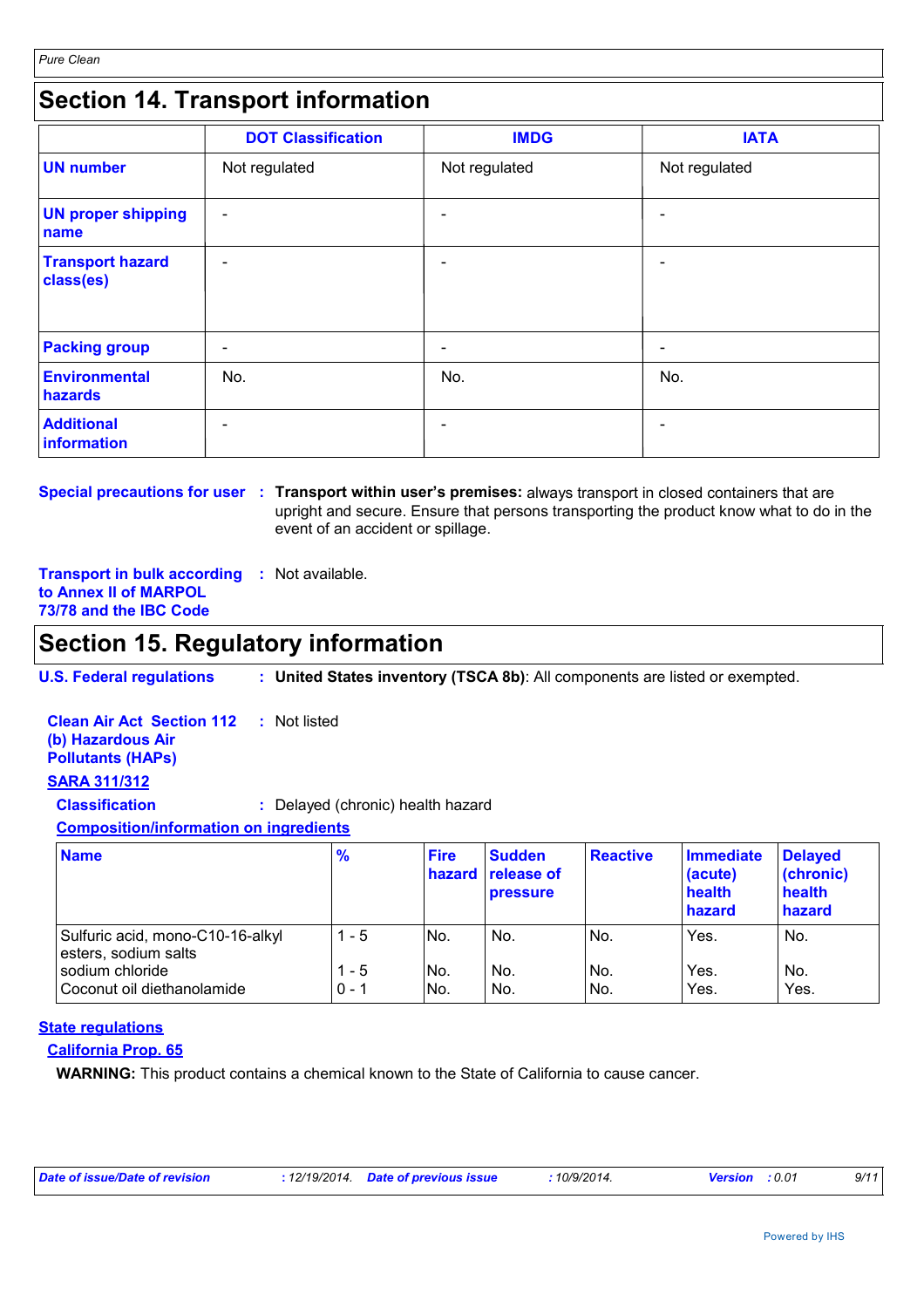### **Section 15. Regulatory information**

| Ingredient name            | <b>Cancer</b> | <b>Reproductive</b> | No significant risk<br>level | <b>Maximum</b><br>acceptable dosage<br><b>level</b> |
|----------------------------|---------------|---------------------|------------------------------|-----------------------------------------------------|
| Coconut oil diethanolamide | Yes.          | INo.                | No.                          | IN <sub>o</sub>                                     |
| Diethanolamine             | Yes.          | No.                 | No.                          | No.                                                 |

#### **International regulations**

**Canada inventory :** All components are listed or exempted.

### **Section 16. Other information**

**Hazardous Material Information System (U.S.A.)**



**Caution: HMIS® ratings are based on a 0-4 rating scale, with 0 representing minimal hazards or risks, and 4 representing significant hazards or risks Although HMIS® ratings are not required on SDSs under 29 CFR 1910. 1200, the preparer may choose to provide them. HMIS® ratings are to be used with a fully implemented HMIS® program. HMIS® is a registered mark of the National Paint & Coatings Association (NPCA). HMIS® materials may be purchased exclusively from J. J. Keller (800) 327-6868.**

**The customer is responsible for determining the PPE code for this material.**

#### **National Fire Protection Association (U.S.A.)**



**Reprinted with permission from NFPA 704-2001, Identification of the Hazards of Materials for Emergency Response Copyright ©1997, National Fire Protection Association, Quincy, MA 02269. This reprinted material is not the complete and official position of the National Fire Protection Association, on the referenced subject which is represented only by the standard in its entirety.**

**Copyright ©2001, National Fire Protection Association, Quincy, MA 02269. This warning system is intended to be interpreted and applied only by properly trained individuals to identify fire, health and reactivity hazards of chemicals. The user is referred to certain limited number of chemicals with recommended classifications in NFPA 49 and NFPA 325, which would be used as a guideline only. Whether the chemicals are classified by NFPA or not, anyone using the 704 systems to classify chemicals does so at their own risk.**

| <b>History</b>                    |                                                                                                                                                                                                                                                                                                                                                                                                                                                                                                                                                |                |        |       |  |  |
|-----------------------------------|------------------------------------------------------------------------------------------------------------------------------------------------------------------------------------------------------------------------------------------------------------------------------------------------------------------------------------------------------------------------------------------------------------------------------------------------------------------------------------------------------------------------------------------------|----------------|--------|-------|--|--|
| Date of printing                  | : 12/19/2014.                                                                                                                                                                                                                                                                                                                                                                                                                                                                                                                                  |                |        |       |  |  |
| Date of issue/Date of<br>revision | : 12/19/2014.                                                                                                                                                                                                                                                                                                                                                                                                                                                                                                                                  |                |        |       |  |  |
| Date of previous issue            | : 10/9/2014.                                                                                                                                                                                                                                                                                                                                                                                                                                                                                                                                   |                |        |       |  |  |
| <b>Key to abbreviations</b>       | $\therefore$ ATE = Acute Toxicity Estimate<br>BCF = Bioconcentration Factor<br>GHS = Globally Harmonized System of Classification and Labelling of Chemicals<br>IATA = International Air Transport Association<br>IBC = Intermediate Bulk Container<br><b>IMDG = International Maritime Dangerous Goods</b><br>LogPow = logarithm of the octanol/water partition coefficient<br>MARPOL 73/78 = International Convention for the Prevention of Pollution From Ships,<br>1973 as modified by the Protocol of 1978. ("Marpol" = marine pollution) |                |        |       |  |  |
| Date of issue/Date of revision    | <u>:</u> 12/19/2014.<br>Date of previous issue<br>:10/9/2014.                                                                                                                                                                                                                                                                                                                                                                                                                                                                                  | <b>Version</b> | : 0.01 | 10/11 |  |  |